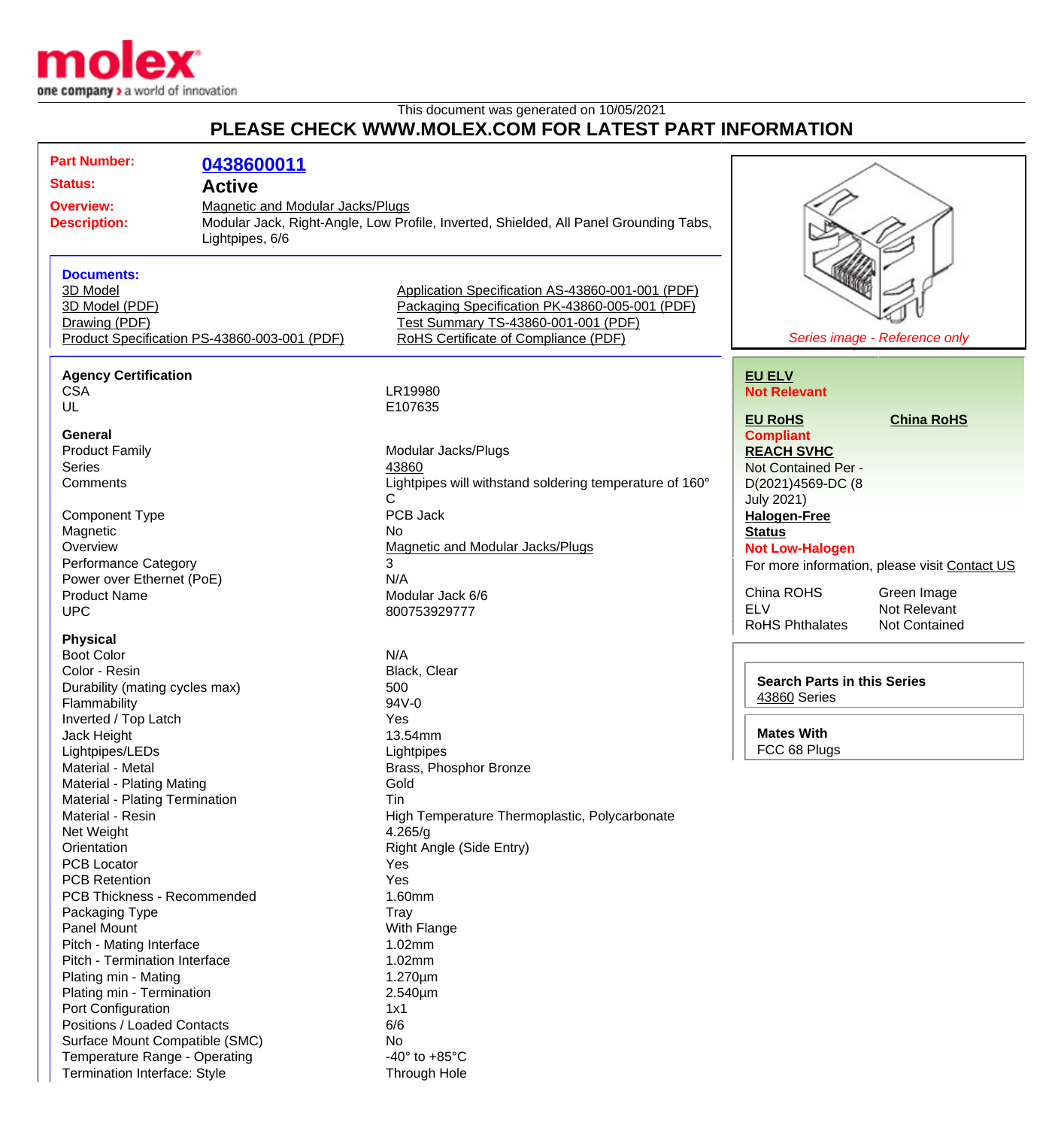| Waterproof / Dustproof<br>Wire/Cable Type                                                                                                                                 | No<br>N/A                                                                                        |  |  |  |
|---------------------------------------------------------------------------------------------------------------------------------------------------------------------------|--------------------------------------------------------------------------------------------------|--|--|--|
| <b>Electrical</b><br>Current - Maximum per Contact<br>Grounding to PCB<br>Grounding to Panel<br>Shielded<br>Voltage - Maximum                                             | 1.5A<br>Yes<br>Yes<br>Yes<br>150V AC (RMS)                                                       |  |  |  |
| Solder Process Data<br>Lead-freeProcess Capability                                                                                                                        | WAVE                                                                                             |  |  |  |
| <b>Material Info</b>                                                                                                                                                      |                                                                                                  |  |  |  |
| <b>Reference - Drawing Numbers</b><br><b>Application Specification</b><br>Packaging Specification<br><b>Product Specification</b><br>Sales Drawing<br><b>Test Summary</b> | AS-43860-001-001<br>PK-43860-005-001<br>PS-43860-003-001<br>SD-43860-001-001<br>TS-43860-001-001 |  |  |  |

## This document was generated on 10/05/2021 **PLEASE CHECK WWW.MOLEX.COM FOR LATEST PART INFORMATION**